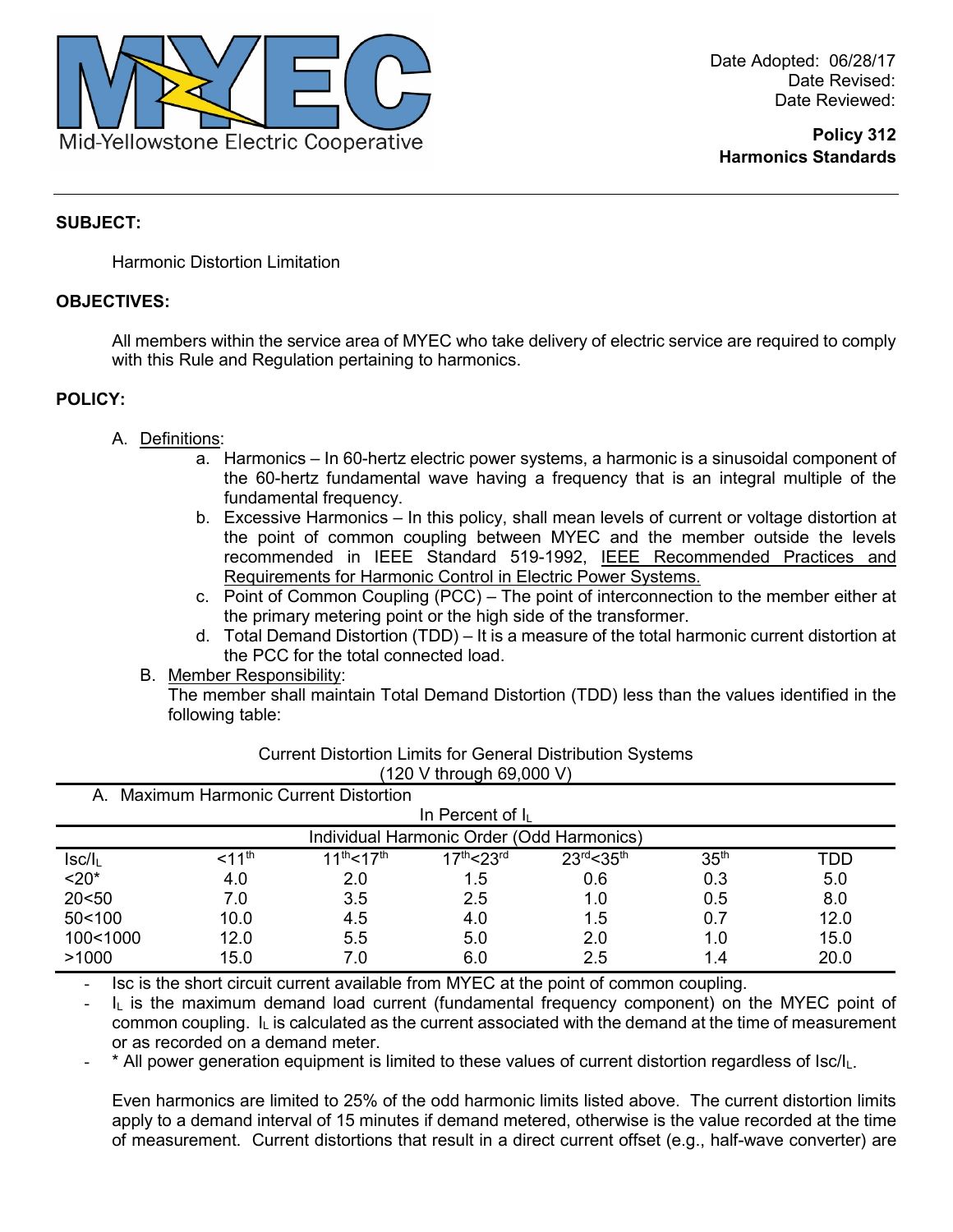

**Policy 312 Harmonics Standards**

not allowed. Failure to comply with the direct current offset conditions may result in a disconnection of the member's service. Before disconnecting, MYEC must provide written notice of its intent to disconnect at least five (5) working days before doing so. MYEC may disconnect the member five (5) working days after providing the notice, unless the member ceases using the direct current offset device.

If the measured TDD or individual harmonic order values are greater than the above values, the member shall be required to take such corrective measures as necessary, including the installations of active or passive filtering, to guarantee a TDD or individual harmonic order value of not greater than the above values at the point of common coupling.

## **PROCEDURE:**

- A. Application of Rules:
	- a. Applicable Standards in addressing harmonics problems, MYEC and the member shall implement to the extent reasonably practicable, and in conformance with prudent operation, the practices outlined in IEEE Standard 519-1992, or any successor IEEE standard, to the extent not inconsistent with law, including state and federal statutes, orders, regulations, and applicable municipal regulations.
	- b. Investigation and Corrective Action MYEC shall investigate and determine the cause of the excessive harmonics. If MYEC determines that the member has created excessive harmonics that cause or are reasonably likely to cause another member to receive unsafe, unreliable or inadequate electric service, MYEC shall provide written notice to the member creating the excessive harmonics. The notice shall state that MYEC has determined that the member has created an excessive harmonics condition and that MYEC has explained the source and consequences of the harmonic problem. In addition to the right to disconnect as set forth above, MYEC in its discretion may use the following options:
		- 1. The member may elect to cure the problem on its side of the meter, at its cost, but the remedy must be completed no less than six (6) calendar weeks after notice. If the member does not cure the problem within six (6) weeks after notice, MYEC may cure the problem on its distribution system and assess all charges, including overheads, to the member. For facilities installed by MYEC for purposes of correcting a member's harmonic distortion, that member shall be responsible for a monthly maintenance fee. If corrections are necessary on the MYEC side of the meter; the monthly maintenance fee is 15% of the capitalized cost of the installed equipment that is needed because of the corrective actions undertaken by MYEC. The monthly minimum charge will not be less than \$25.
		- 2. If a dispute arises as to the determination of a member creating excessive harmonics the member and MYEC first will attempt to mediate the dispute with a mutually acceptable third party. Mediation shall take place within 90 days of the dispute. If mediation is not successful, the member and MYEC shall have the right to seek any remedies provided by law.
	- c. Harmonics From More Than One Source If, in its investigation of a harmonics problem, MYEC determines that two (2) or more members harmonic loads are individually within IEEE 519-1992 limits, but the sum of the loads are in excess of the IEEE 519-1992 limits, MYEC may require each customer to reduce its harmonic levels beyond the limits specified in IEEE 519-1992. However, in no event will any member be required to go below 5% TDD.